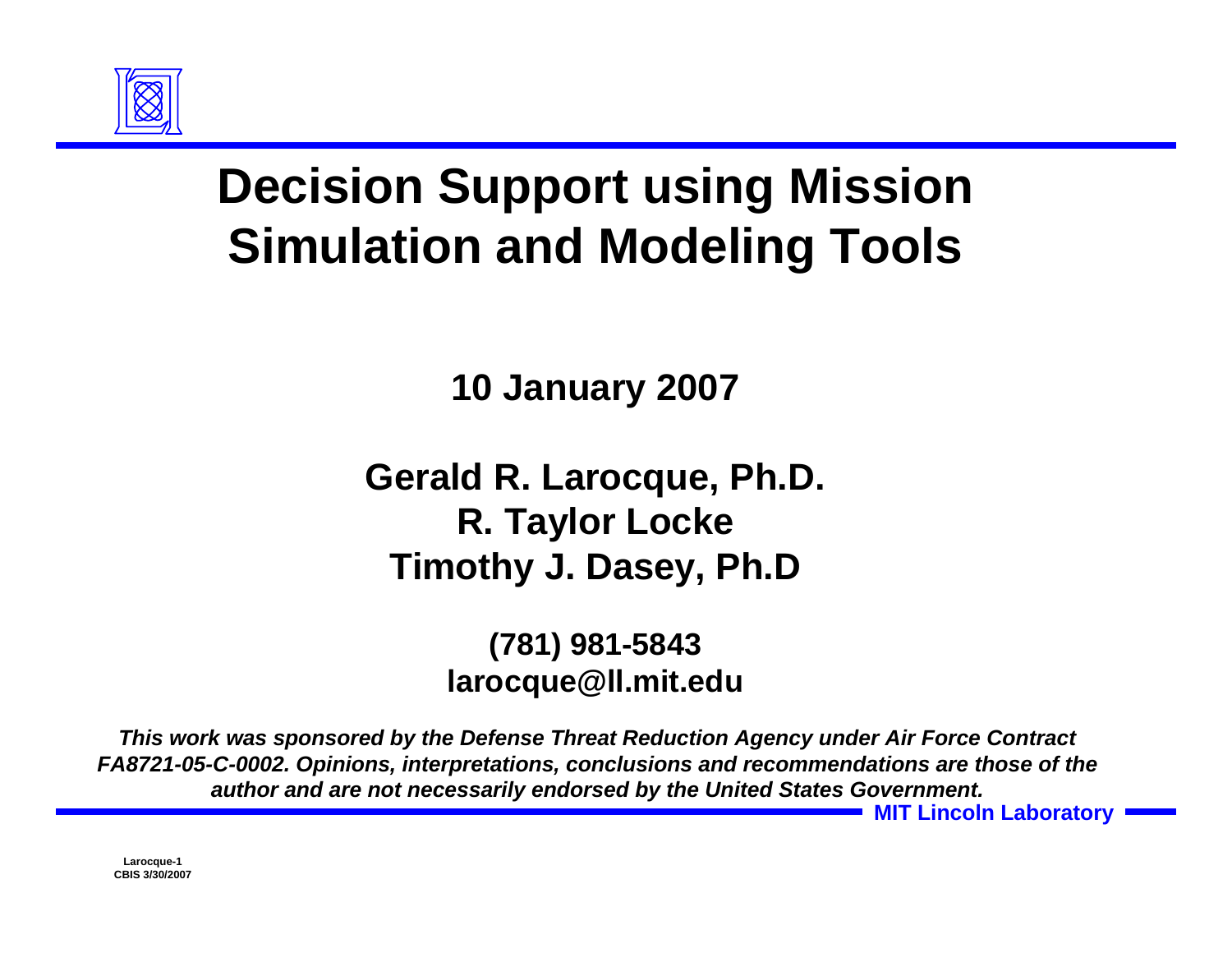

- $\bullet$  **Provide tools to support mission model application**
	- **Model agnostic to extent possible**
	- **Guide data gathering and input scenario definition**
	- *Eventual Goal: Integration with JOEF (Joint Operational Effects Federation)*
- • **Explore suitable mathematical approaches**
	- **Statistical tools for experimental design**
	- **Mathematical/statistical methods for results analysis**
	- *Eventual Goal: Automated optimization of alternatives*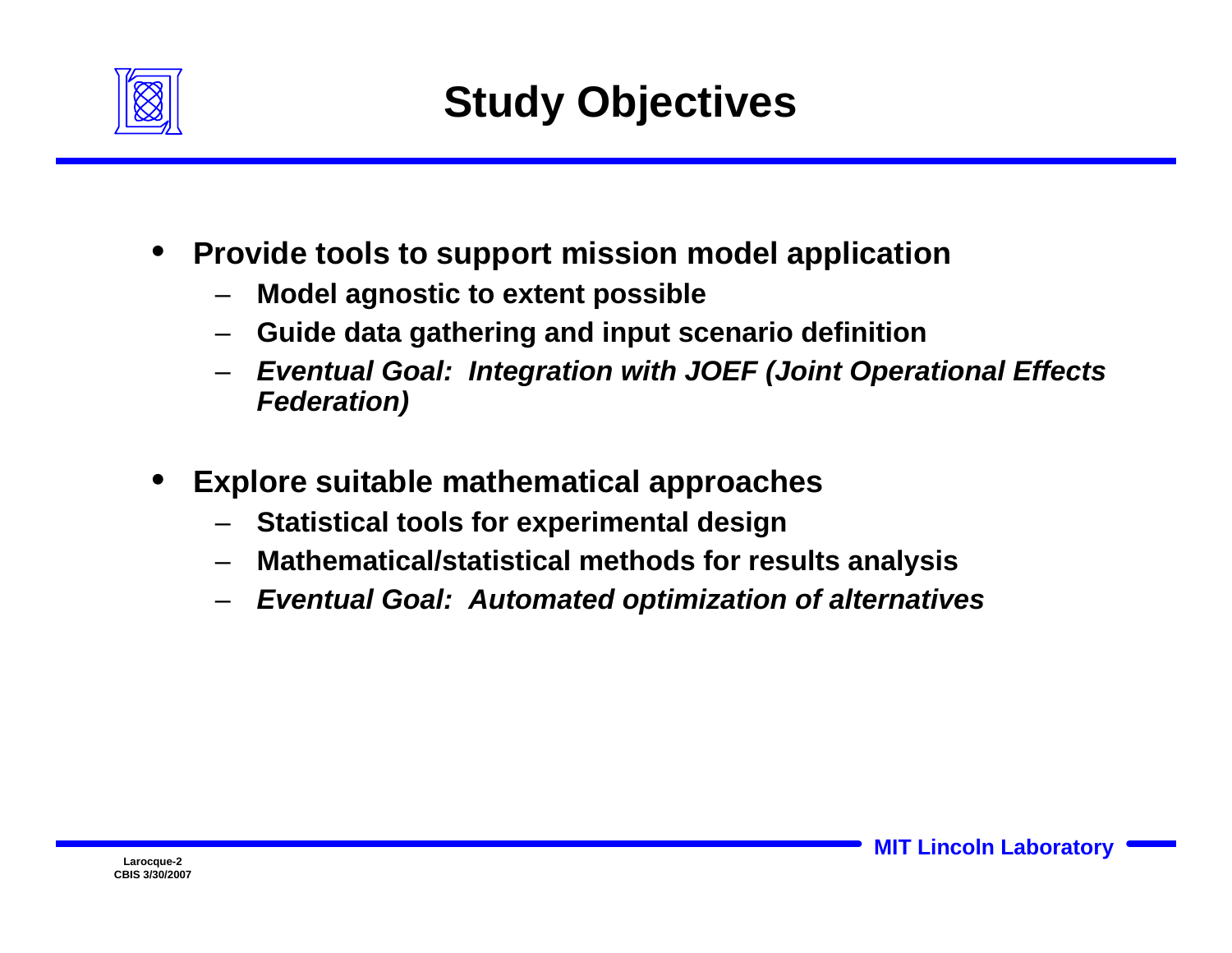

- • **CB Protection requires complex decisions, e.g.,**
	- **Placement of critical assets**
	- **Deployment of sensors**
	- **Policy regarding MOPP usage**
- $\bullet$  **JOEF contains a sophisticated Discrete Event Simulation model for CB effects on military missions**
	- **Application to many practical situations may be complex due to detailed simulation processes Rapid data acquisition may be difficult Definition of appropriate scenario set may not be apparent**
- • **Analysts may sometimes lack resources to apply JOEF simulation applications efficiently**
	- **Complex questions requiring numerous runs**
	- –**Inability to obtain sufficient, accurate data**
	- **Short time to implement (Order of 1-2 weeks at most)**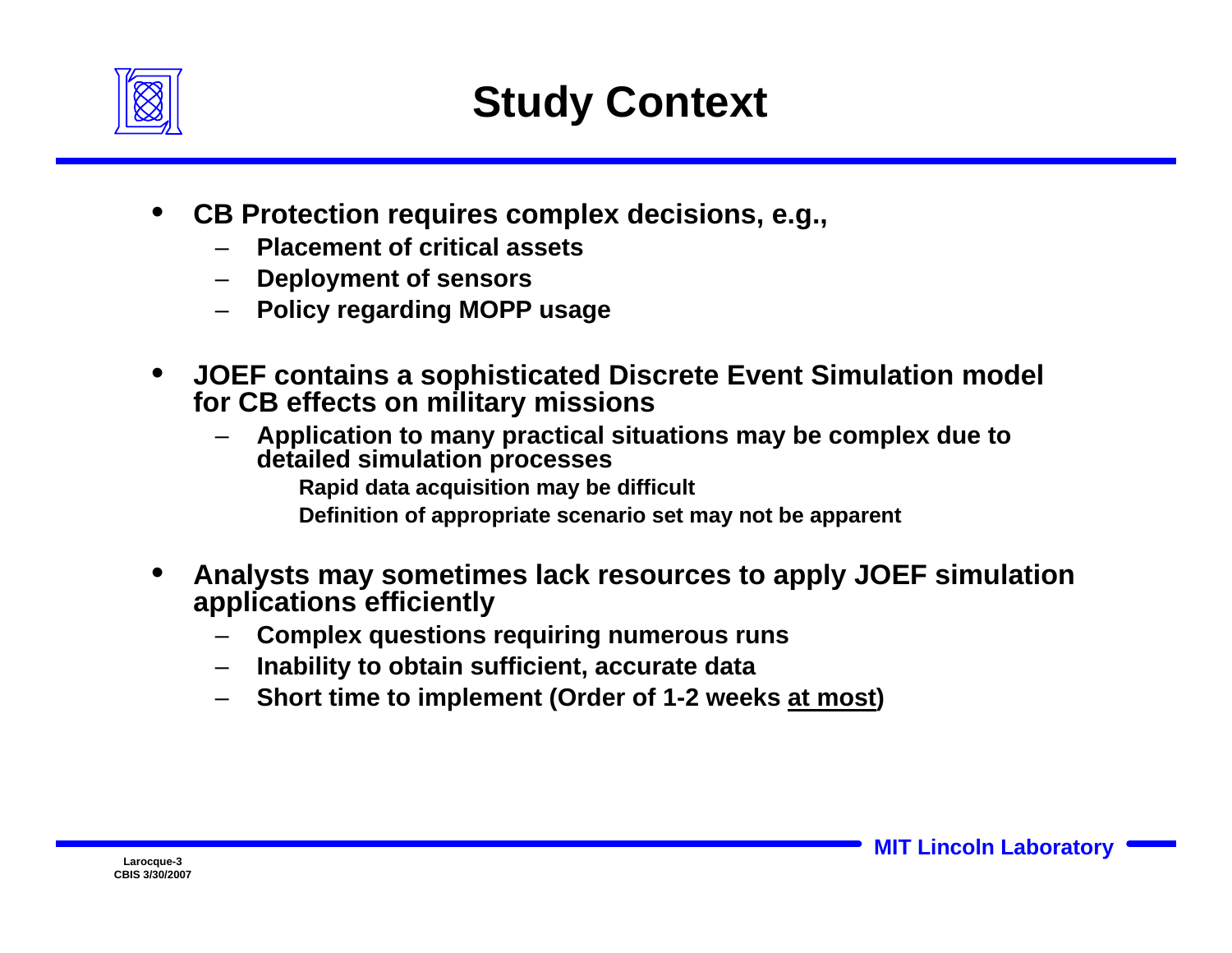

### **Simulation as Complex Decision Support**

- •**Simulation predicts critical MOE under scenarios reflecting mission goals**
- •**MOE comparisons drive decision outcome**
- •**Large numbers of variables, scenarios and limited time are critical challenges**
- • **Efficient "experiment" design may allow more effective/complete simulation by reducing number of combinations required**

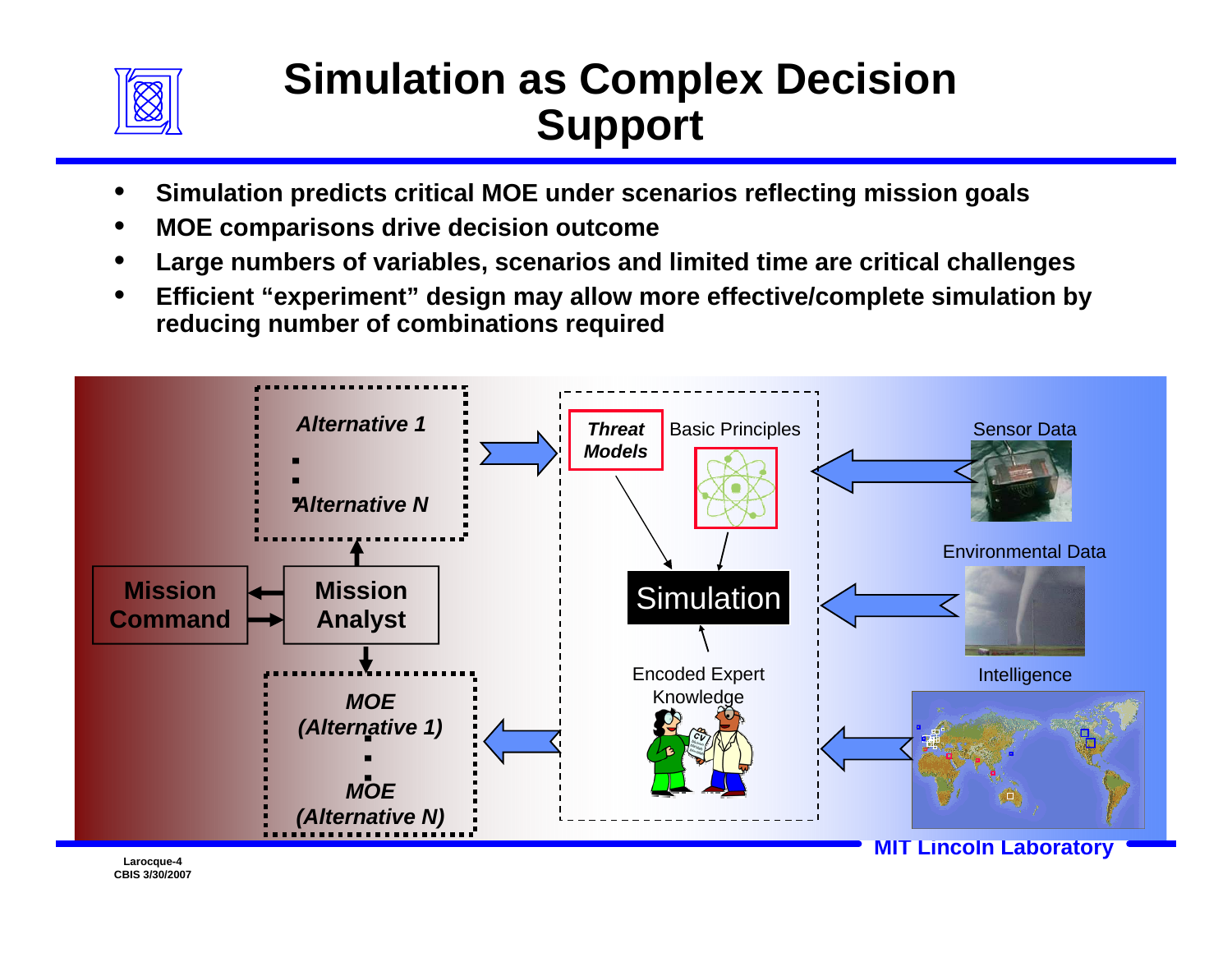

- – **Interviews with candidate users**
	- –**Specified as "templates" of typical model applications**

Larocque-5<br>
Larocque-5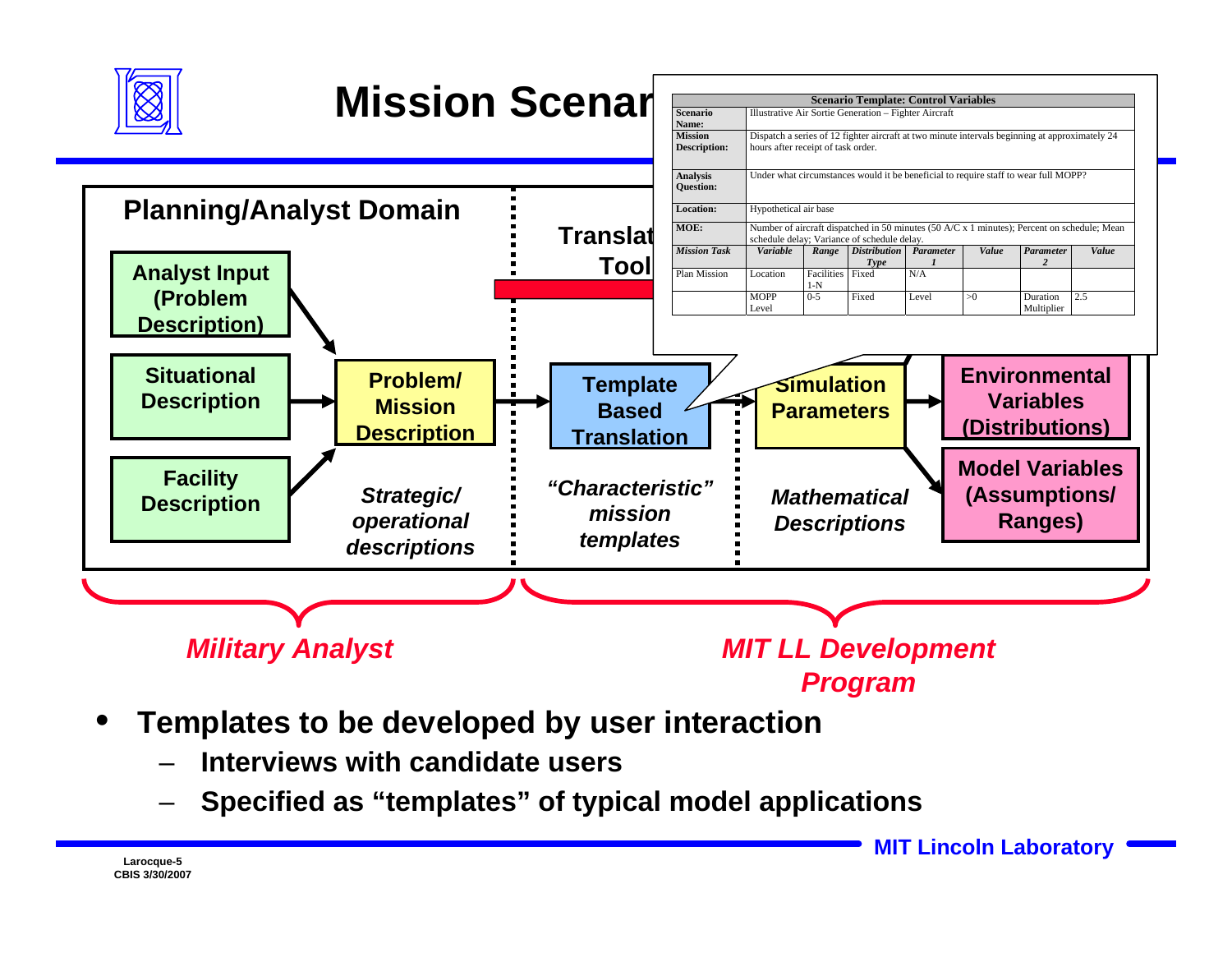

### **CB Decision Flow**

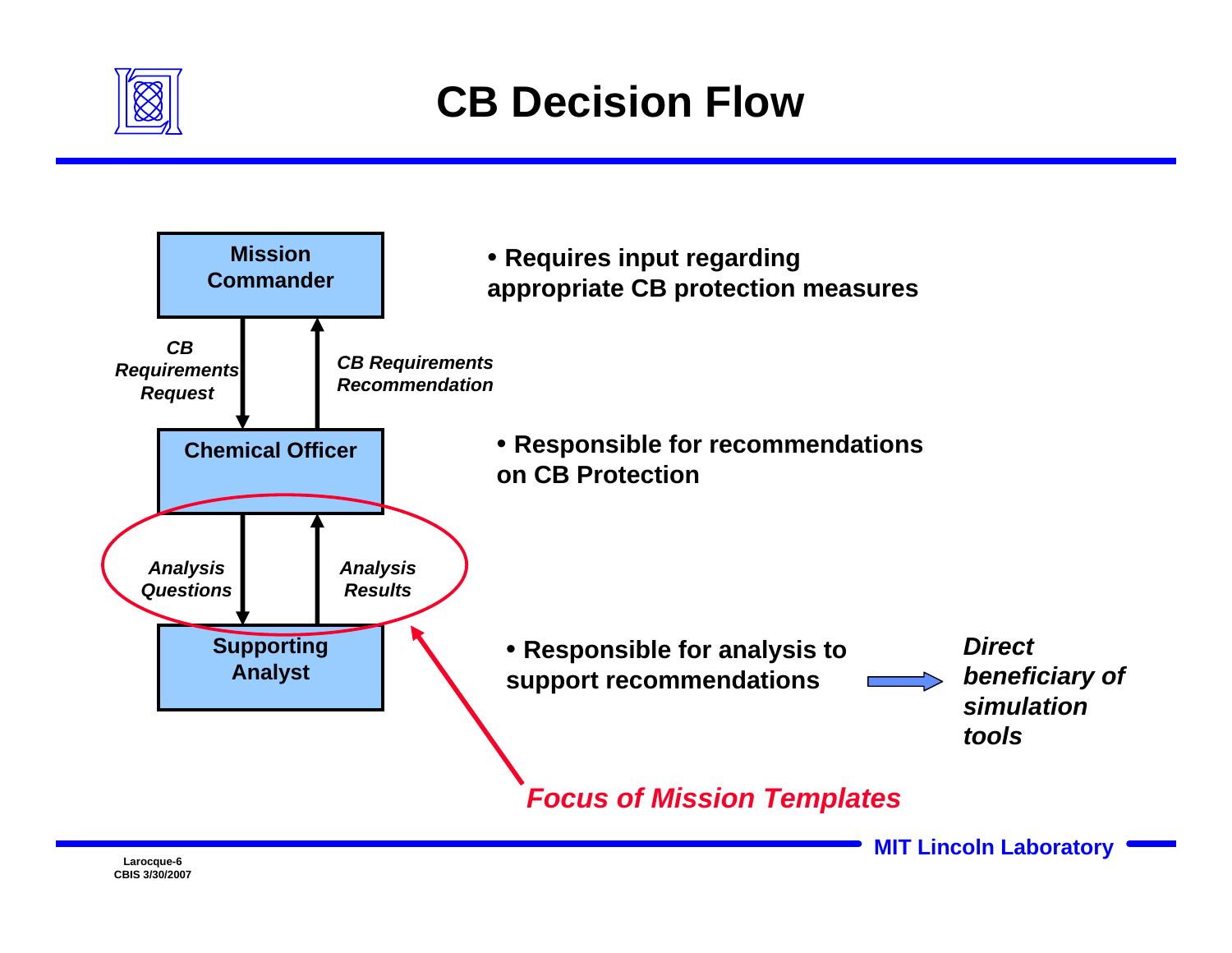

### **MIMIC\* System Concept**



**Larocque-7 CBIS 3/30/2007** \* **Mission Impact Model for Incident Characterization**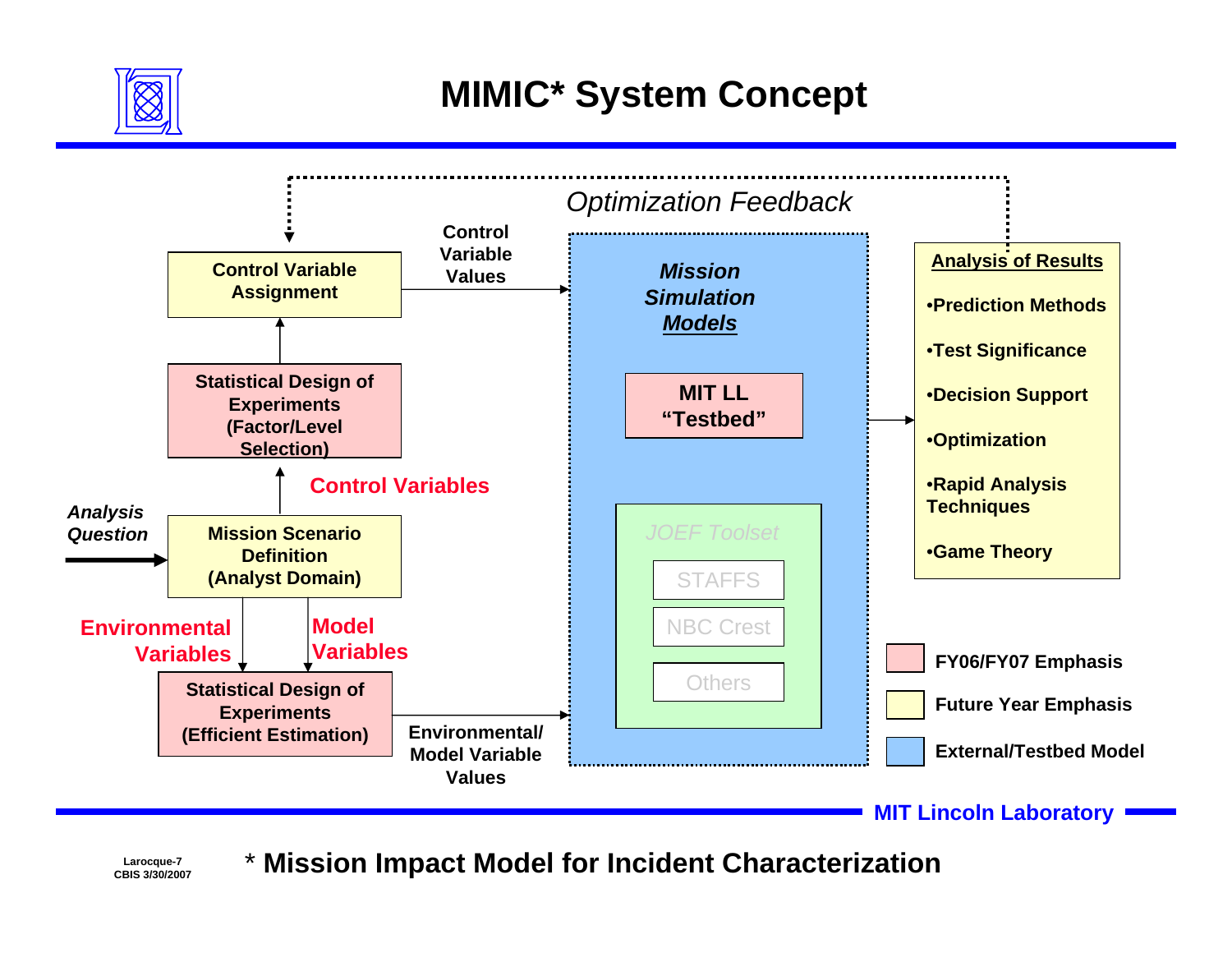

- • **Mathematical techniques to enhance experimental efficiency**
	- **Represents "Gold-standard" for testing cause and effect relationships**
	- **Reduces required number of experiments Grows rapidly with number of variable/levels Just 10 variables at 2 levels requires ~1000 tests to explore effects fully**
	- **Controls loss of informationReduces number of experiments Provides prior knowledge and selection of information loss**
- • **Widely applied in numerous applications**
	- **Industrial experiments**
	- –**Laboratory experiments**
	- **Medical trials**
	- **Agricultural**
	- **Software validation testing**
- • **Application to simulation input designs is relatively recent theory**
	- **Most literature within past decade**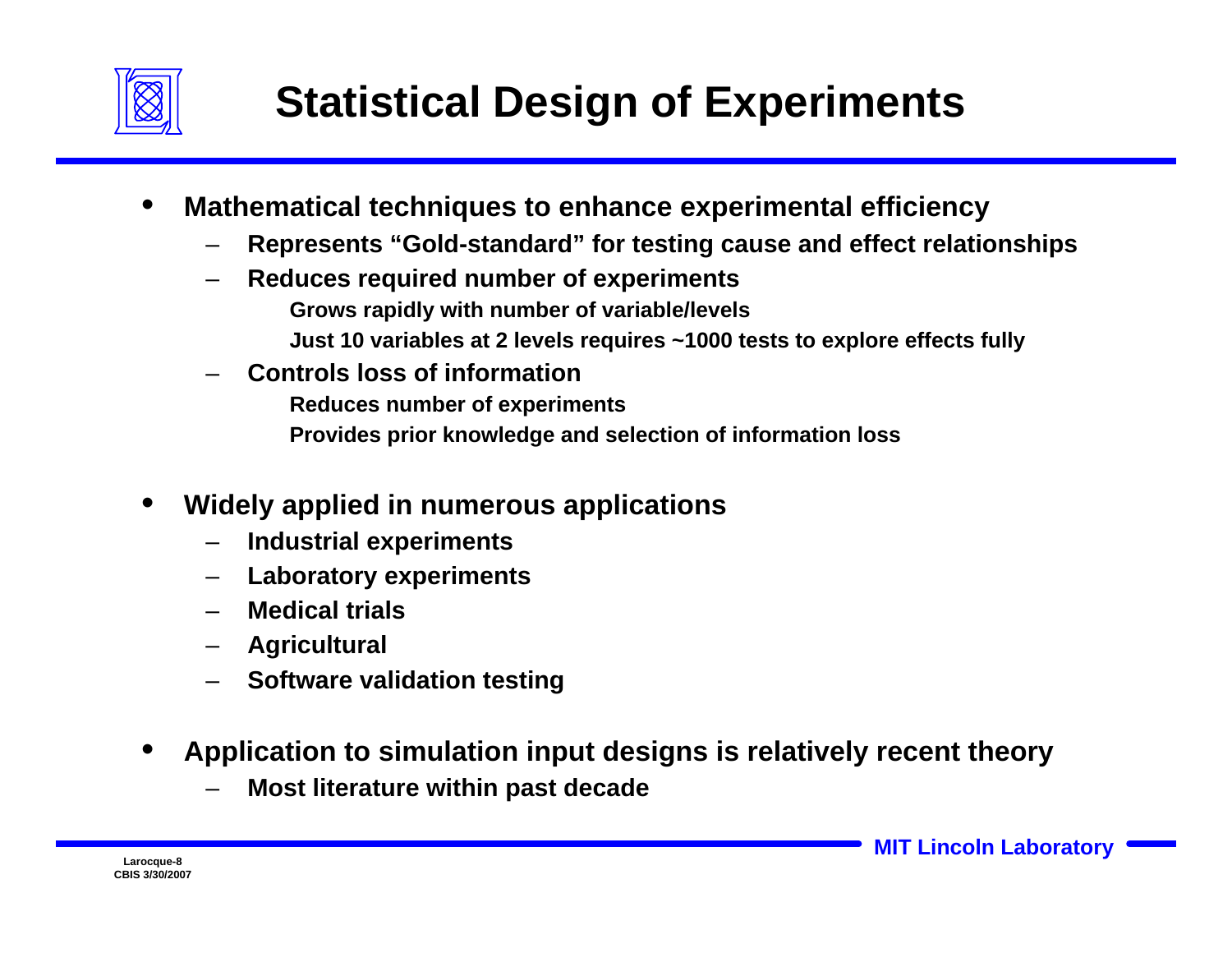

### **MIT LL Testbed**

- • **Simple simulation model** 
	- **Applied as surrogate for more sophisticated tools during development**
	- **Interfaced to existing hazard model (HPAC/JEM)**
- • **Illustrative mission is aircraft sortie generation**
	- –**Major steps to dispatch aircraft**
	- **Rough parameter estimates (accuracy not necessary for developmental purposes)**

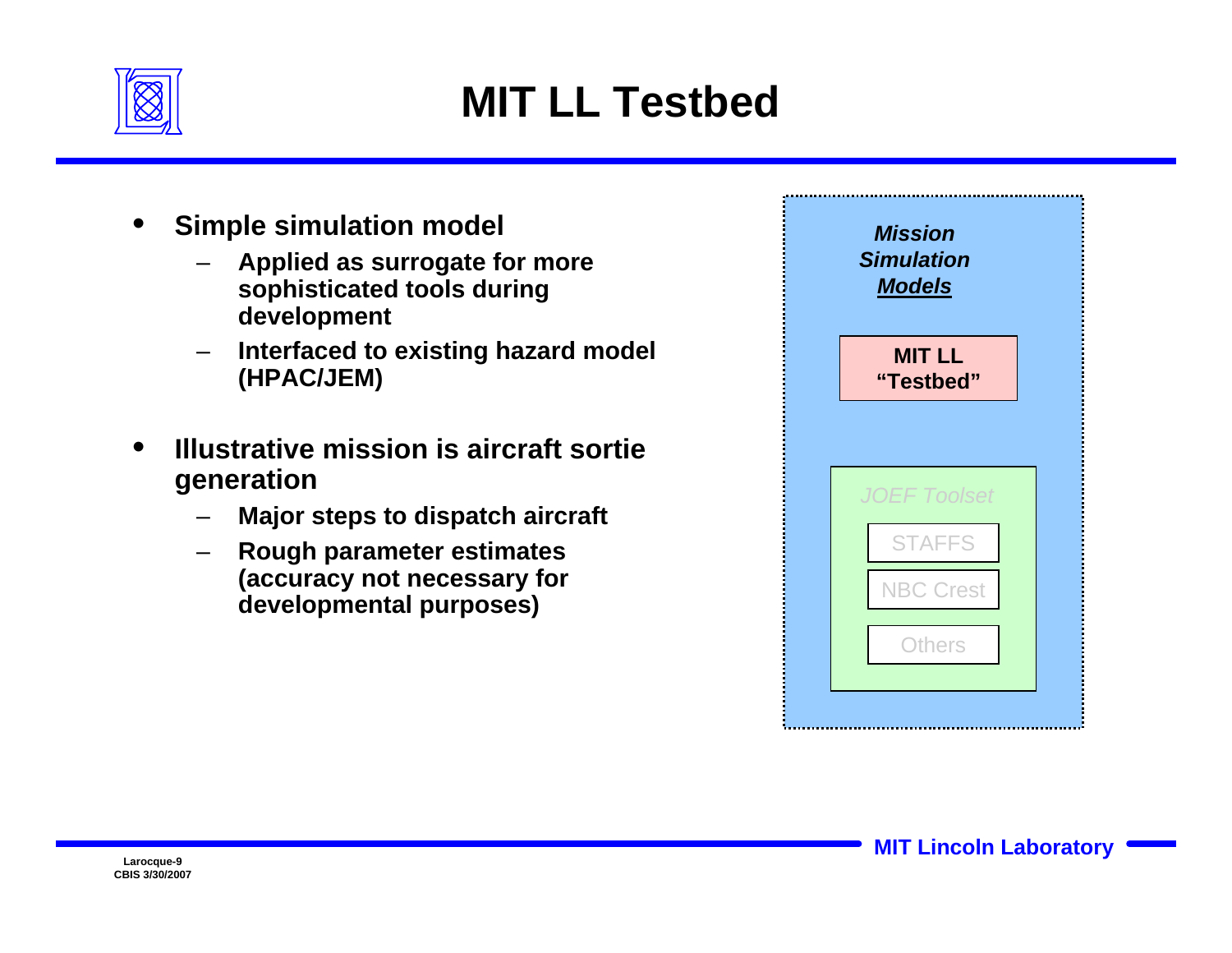

### **MIT LL Testbed Architecture**



**CBIS 3/30/2007**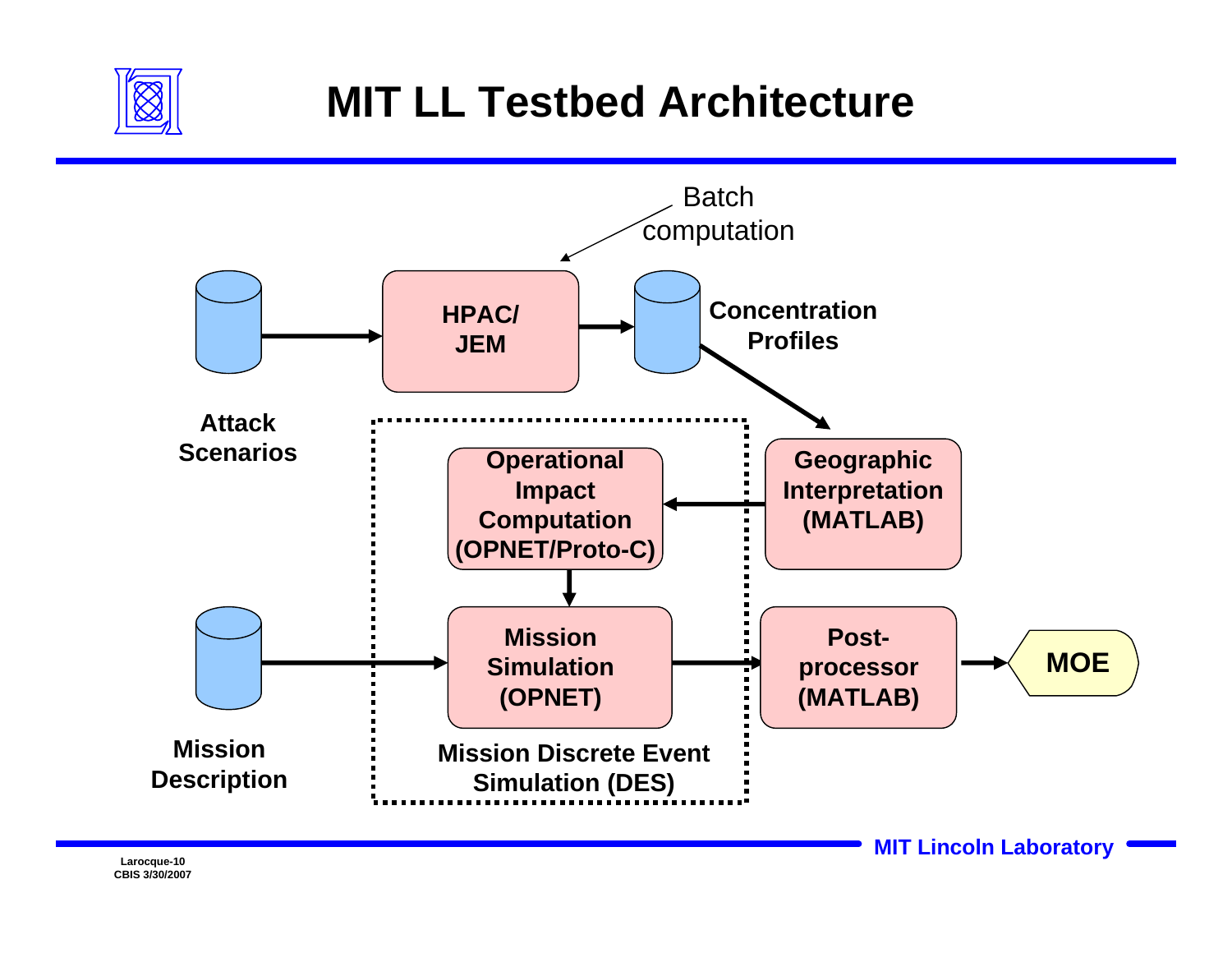

## **Initial Mission Simulation**

- $\bullet$  **Mission definition:**
	- **Dispatch 20 fighter aircraft**
	- **Schedule departures at 1 minute intervals, starting 12 hours after task order**
	- **Total mission duration 24 hours**
- $\bullet$  **Selected MOE:**
	- –**Number of flights departed**
	- –**Mean delay in flight departure**
	- **Percentage of flights departing on time**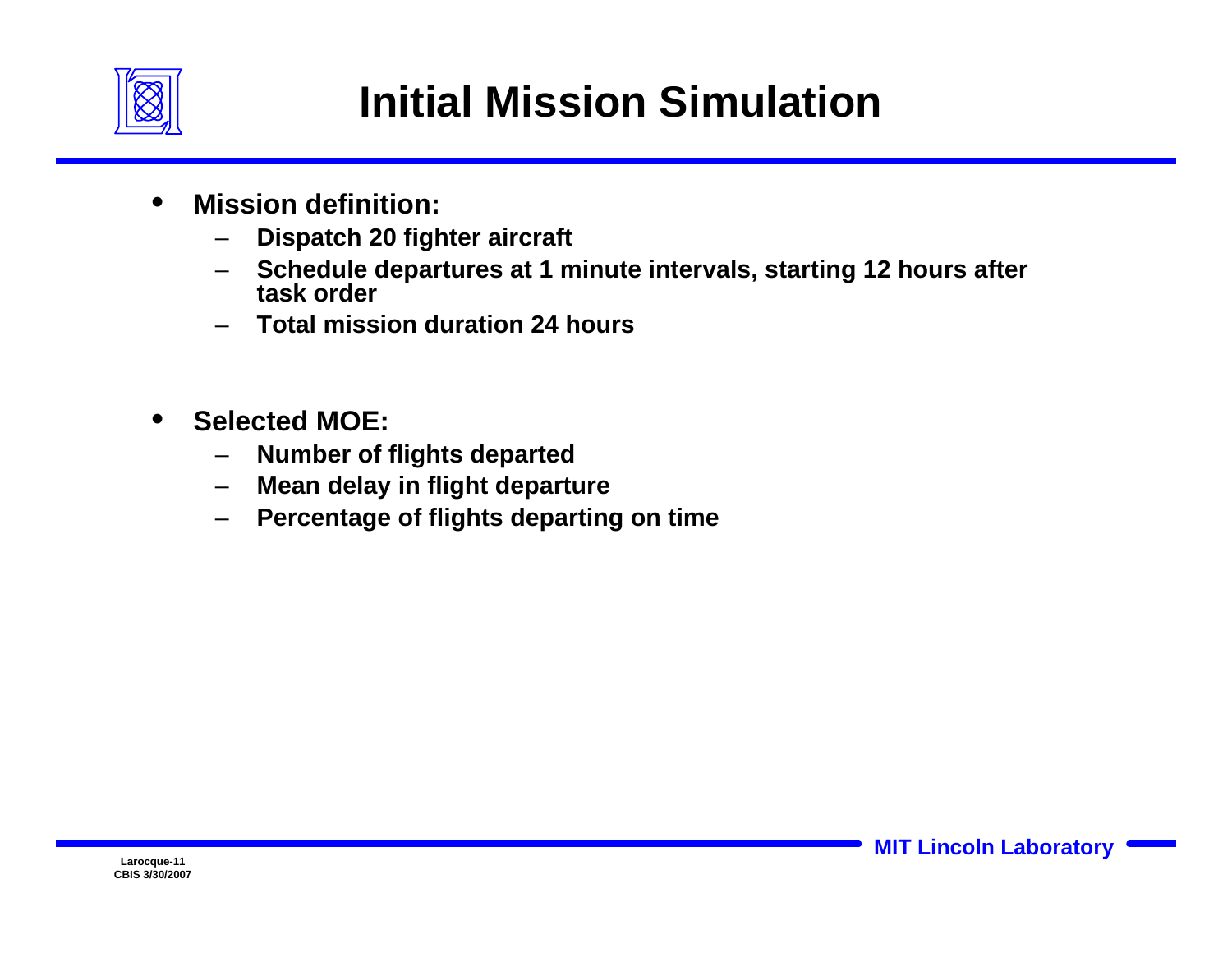

**MIT Lincoln Laboratory**

\*

\*

**Larocque-12 CBIS 3/30/2007**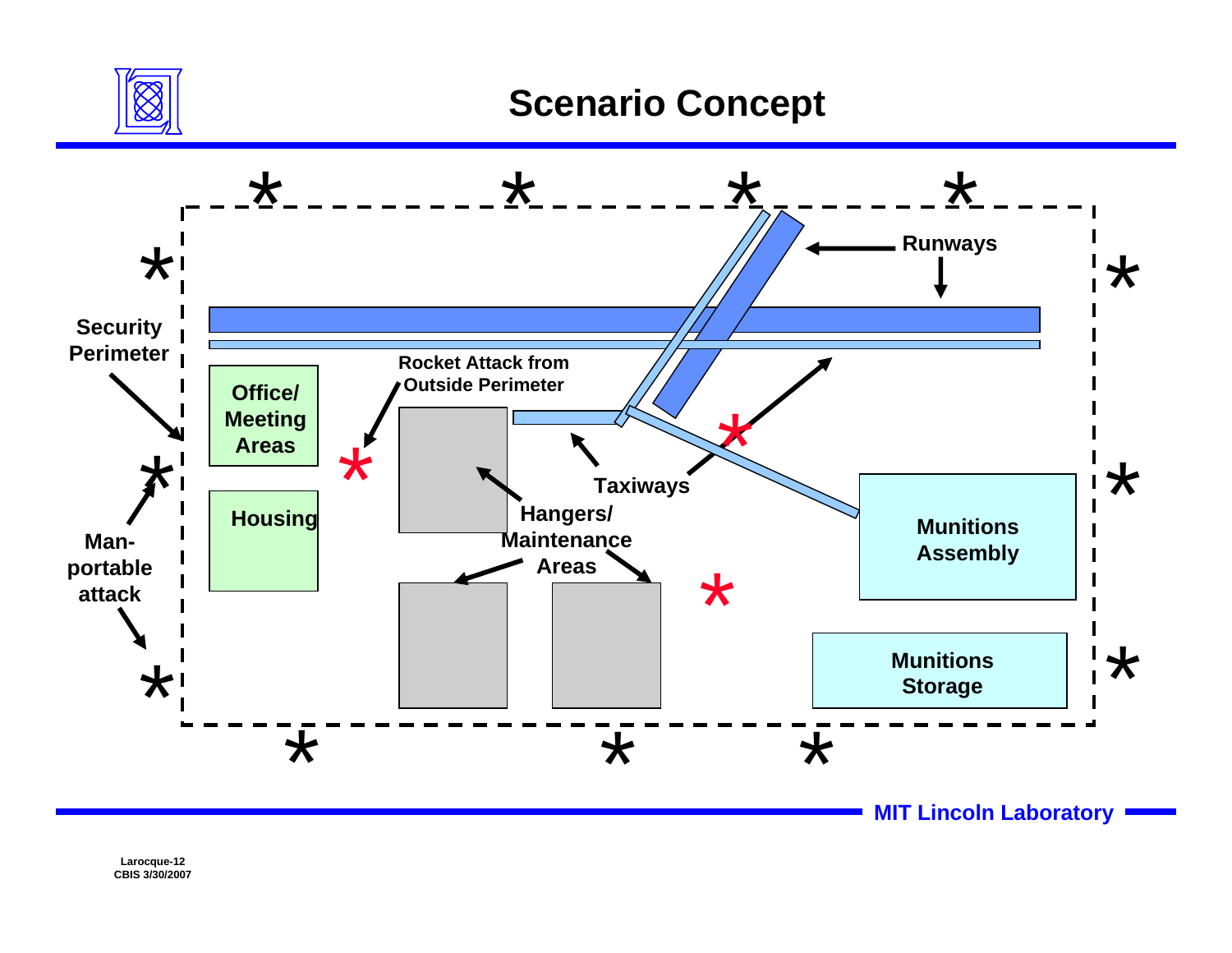

### **Preliminary Mission Structure – Fighter A/C Departure**

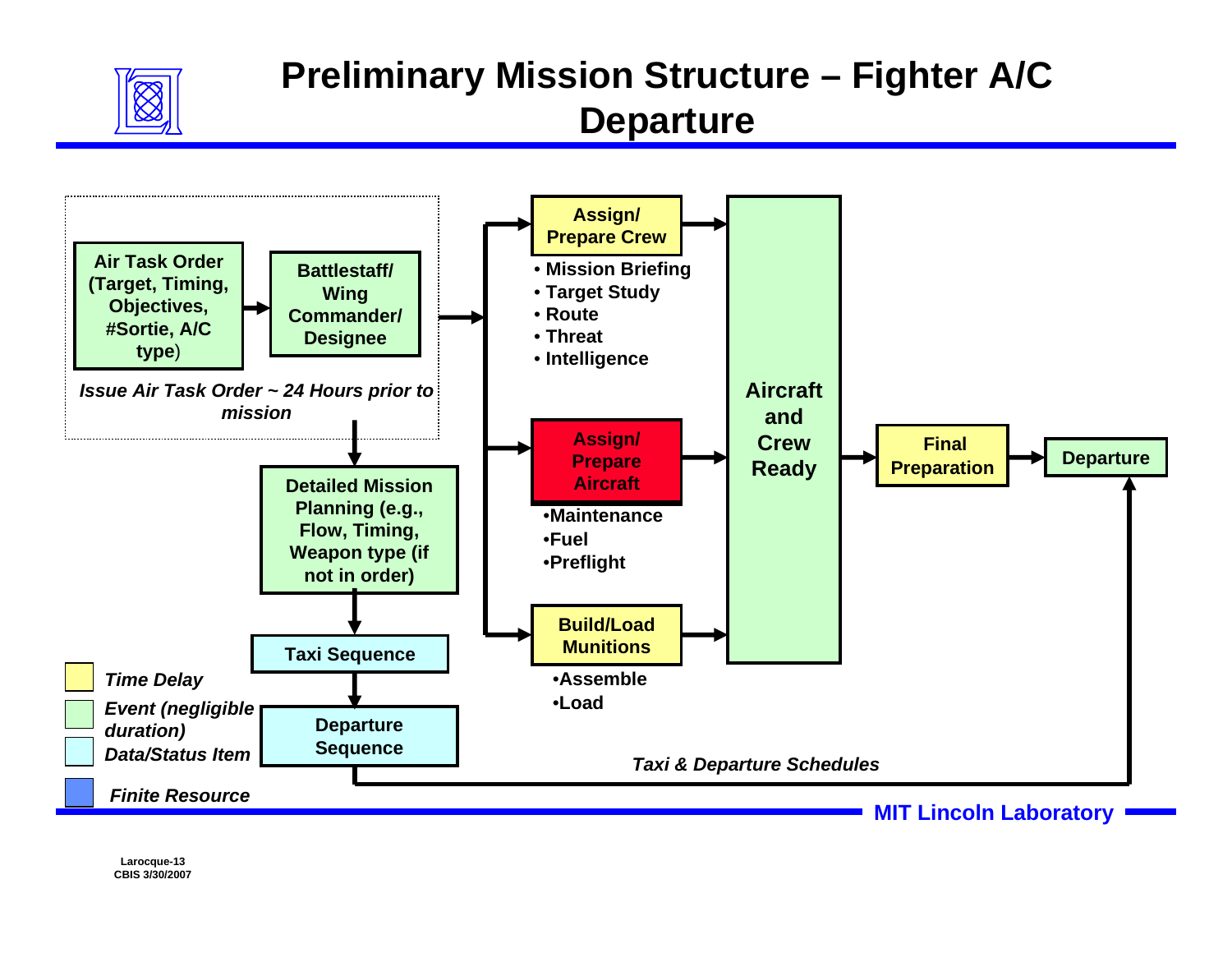

### **Preliminary Mission Structure – Aircraft Preparation Detail**

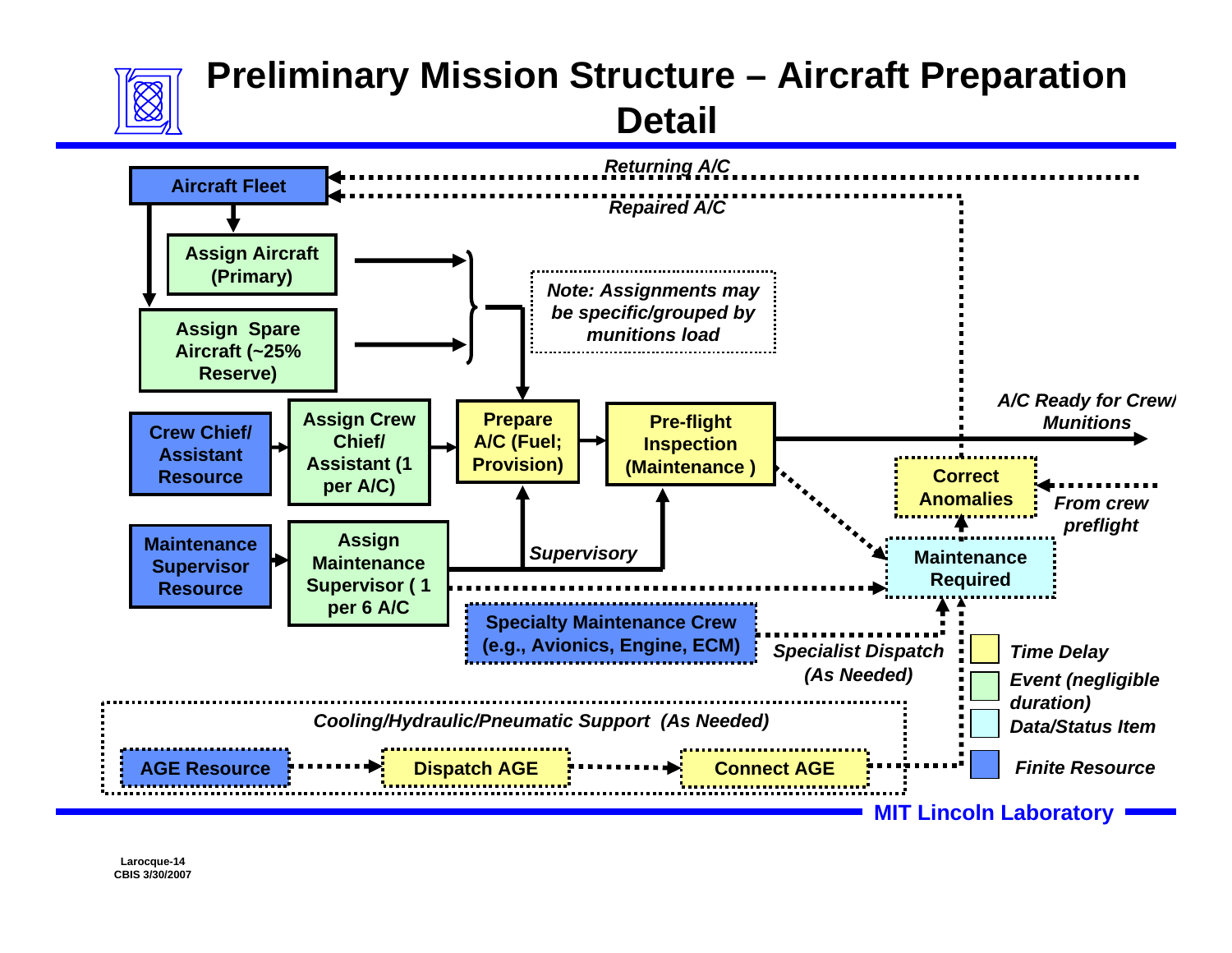

- • **Initial analysis considers alternative MOPP deployment policies**
	- **Not deployed for** *any* **mission**
	- *All* **critical missions**
	- *All* **critical missions during** *heightened alert* **Alert level established by intelligence**
	- **Operations in** *"high-risk" areas*  **E.g., near facility perimeter Areas to be identified using threat simulations**
	- **Operations in** *"high-risk" areas only during heightened alert*
- • **Implication of MOPP usage**
	- **Simple tasks require 1.5 times nominal time to complete**
	- **Complex tasks require 2.5 times nominal time to complete**
	- –**MOPP assumed to provide complete protection**

#### *Current presentation*

Larocque-15<br>Larocque-15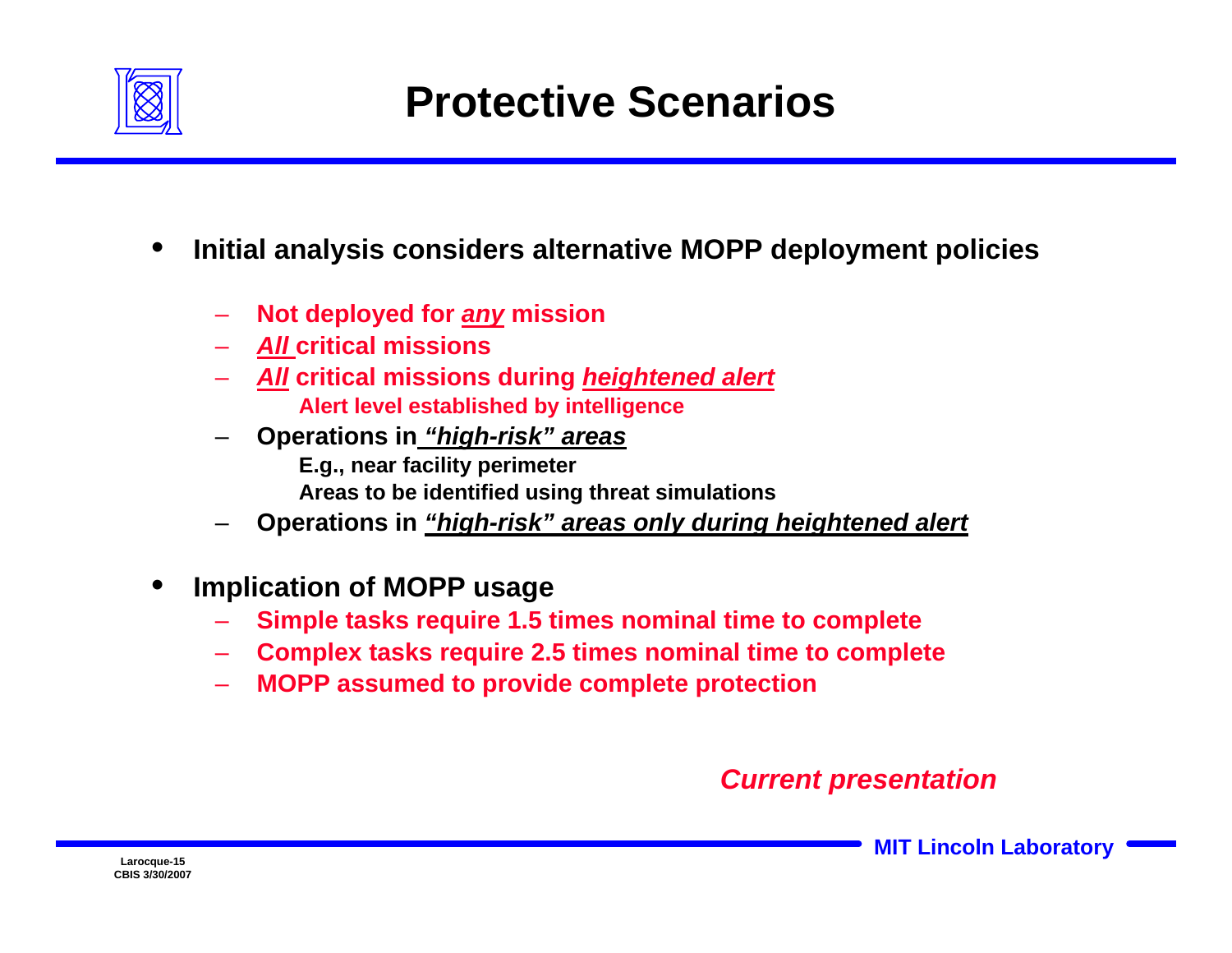

### **Simulation Parameters for Example Mission**

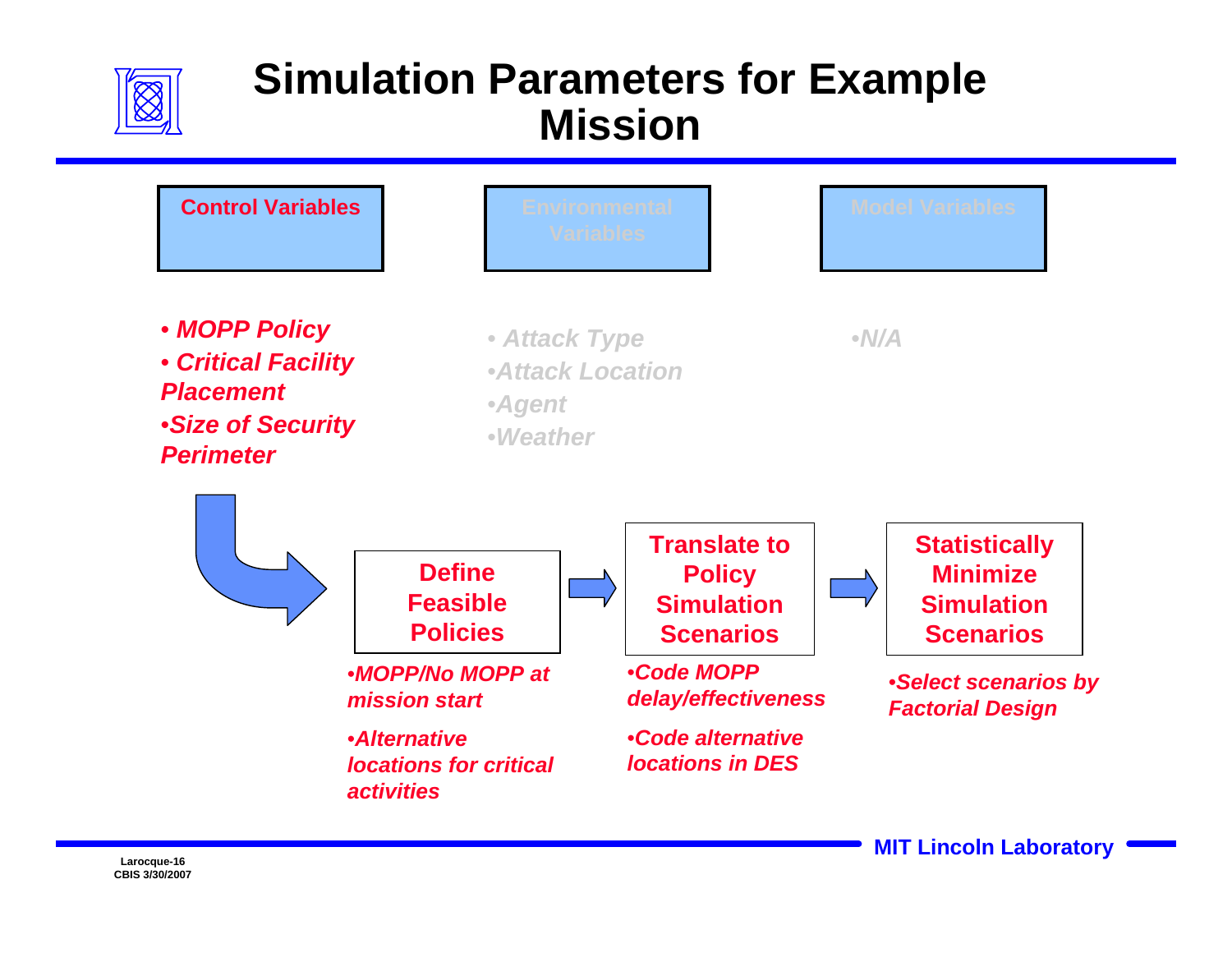

### **Simulation Parameters for Example Mission**



Larocque-17<br>Larocque-17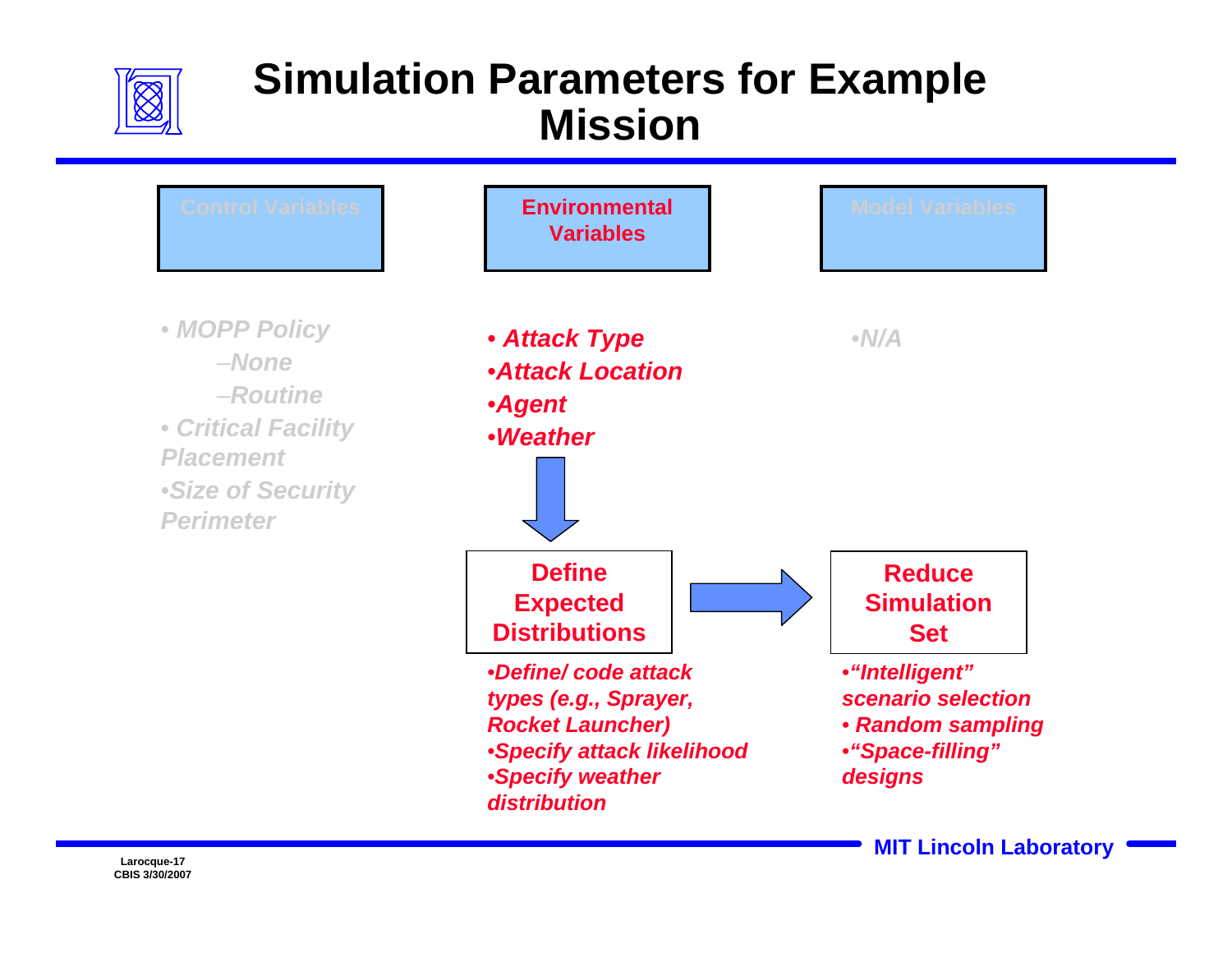

## **Random Attack Model**

#### *Random sampling of attack space is inefficient*

*Intelligent sampling of attack space is more appropriate*

- • **Case 1: "Random" (40) attacks, distributed evenly around the security perimeter**
	- – **Majority of attacks (97.5 %) affected areas in which no people or critical actions were taking place**
	- –**Minimal effect on mission predicted**
	- **Assumes little to no planning/intelligence by attacker**
- • **Case 2: "Intelligent" attack set, directed at operational and/or populated areas**
	- – **All of the attacks affected at least one area important to the mission**
	- –**Mission effect much more significant**
	- – **Likely more realistic representation of potential attack threat**

*Future efforts will examine applicability of statistical techniques to enhance simulation efficiency (i.e., reduce number of scenarios)*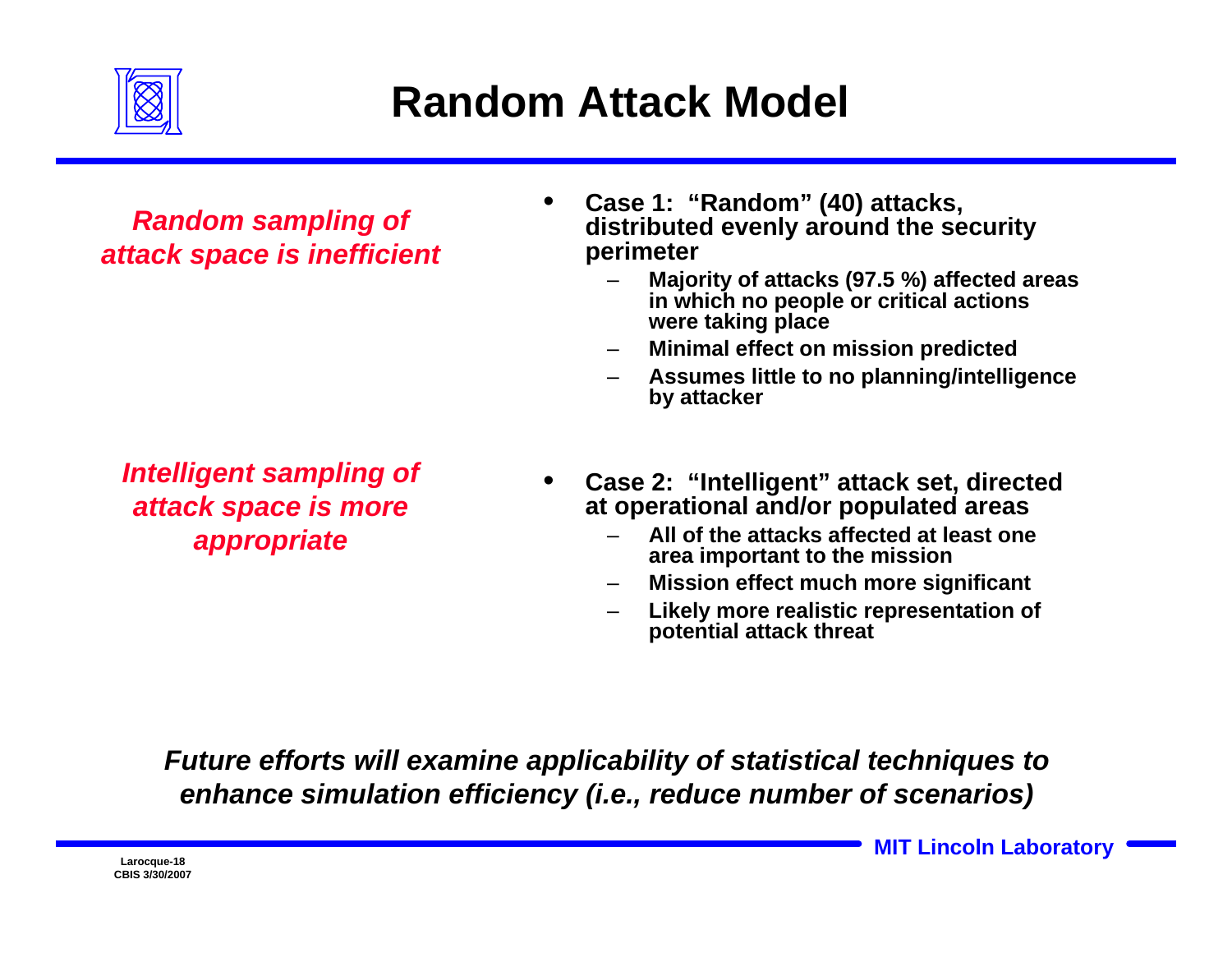

### **Illustrative Attack Plumes(Backpack Sprayer)**



Personnel and Meetings

*Consequence is highly dependent on attack location and wind direction.*



Personnel and Meetings

Larocque-19<br>Larocque-19

**CBIS 3/30/2007**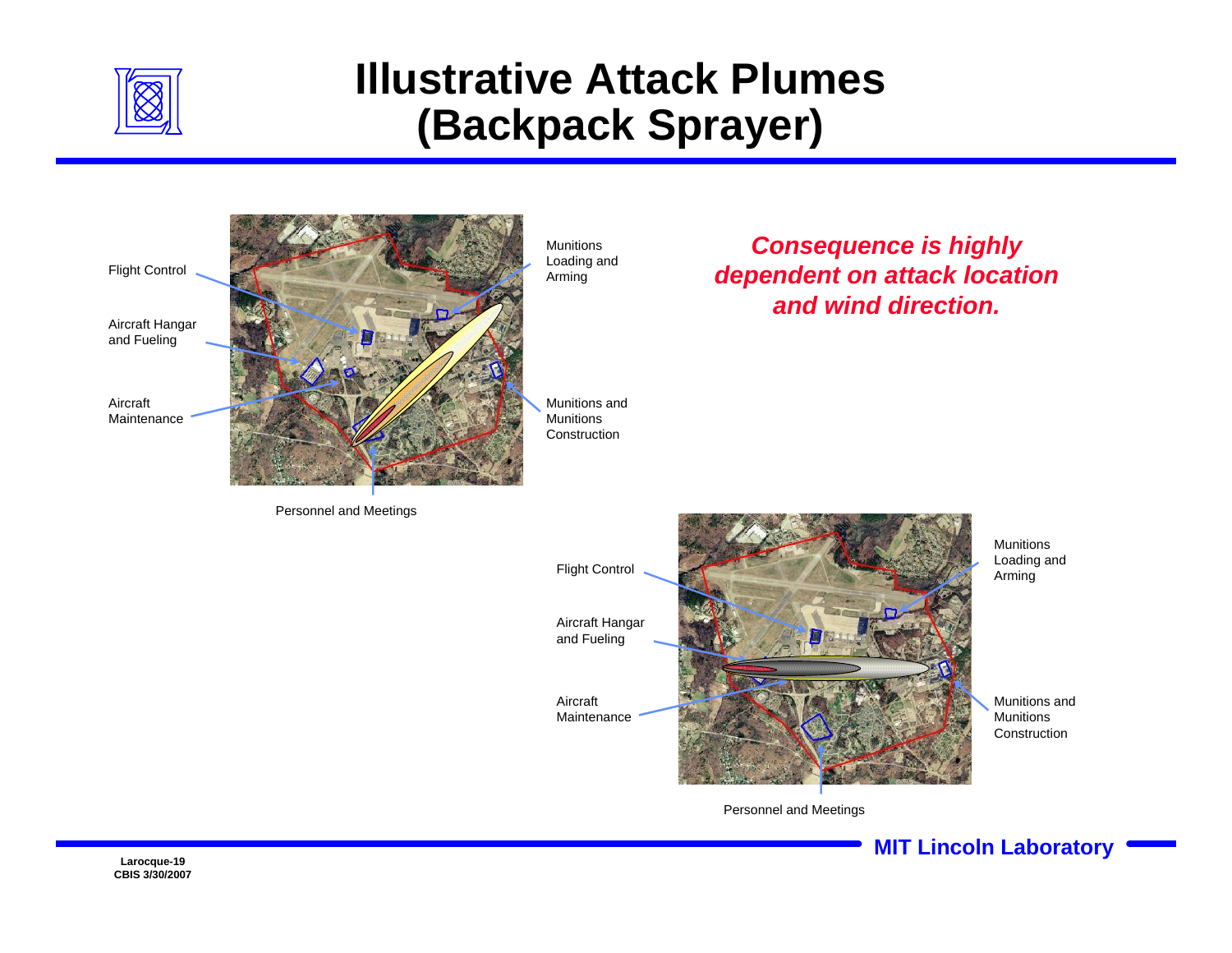

### **Average Predicted MOE (Illustrative Example)**

| <b>Scenario</b>           | <b>Mean</b><br><b>Departure</b><br><b>Delay</b><br>(Minutes) | <b>Departures</b><br>on Schedule<br>(Percent) | Average<br><b>Flights</b><br><b>Departed</b> | <b>Max Sortie</b><br><b>Generation</b><br>Rate**<br>(Sorties/<br><b>Minute)</b> |
|---------------------------|--------------------------------------------------------------|-----------------------------------------------|----------------------------------------------|---------------------------------------------------------------------------------|
| No Attack*                | 0.1                                                          | 92.7%                                         | 20                                           | 0.2                                                                             |
| Sprayer*<br><b>Attack</b> | 16.1                                                         | 87.8%                                         | 19.1                                         | 0.2                                                                             |
| Rocket*<br><b>Attack</b>  | 32.3                                                         | 83.8%                                         | 18.2                                         | 0.2                                                                             |
| Always in<br><b>MOPP</b>  | 73.8                                                         | 0.06%                                         | 20                                           | 0.08                                                                            |

\* Without MOPP

\*\*Predicted maximum possible rate based on ability to prepare aircraft for mission

*Based on simple averages, using MOPP at mission start causes more delay than worst case attack……..BUT…*

Larocque-20<br>
Larocque-20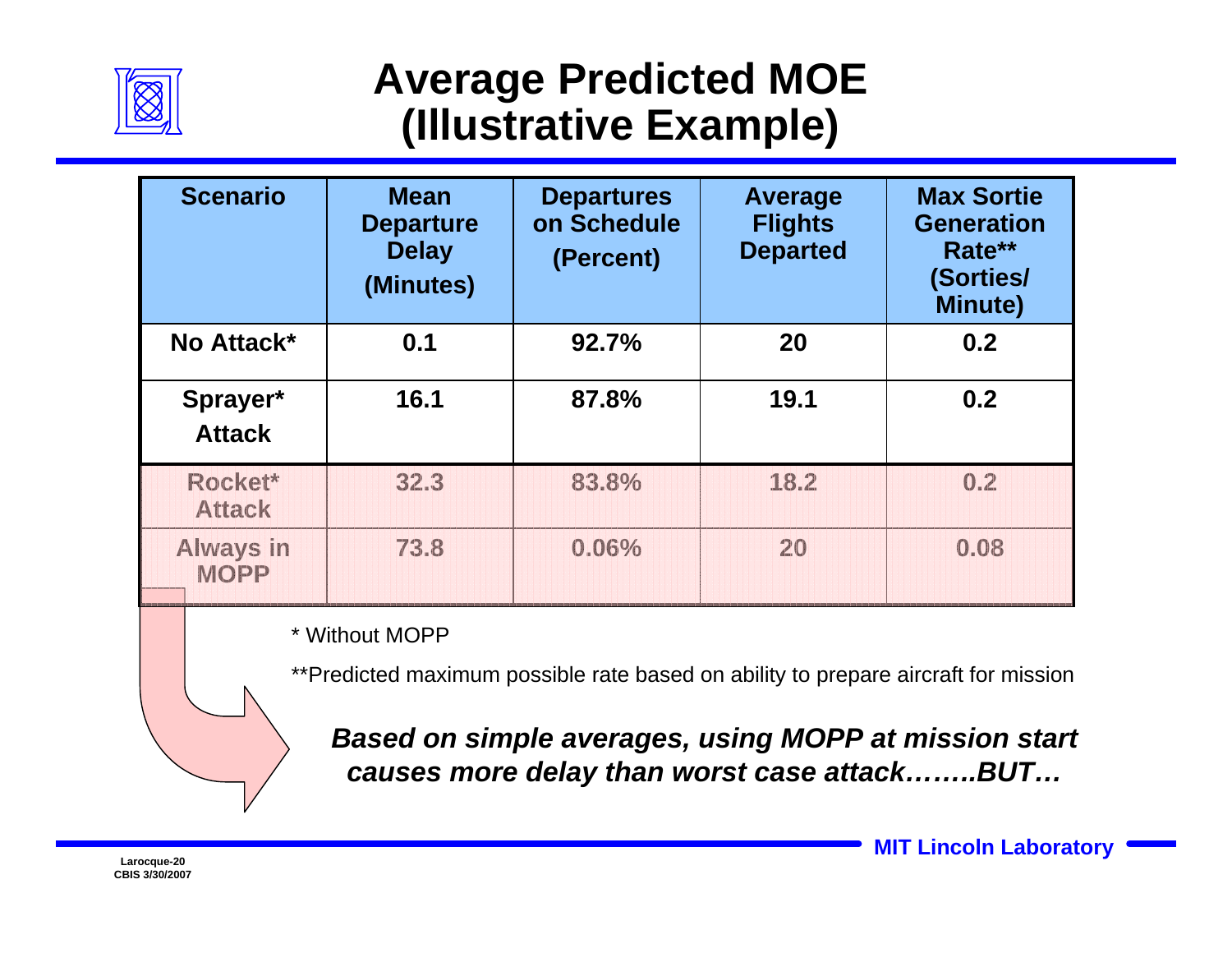

## **Example Decision Issues (Illustrative Example)**



**For the example case, approximately 10% of attacks affected critical facilities sufficiently to benefit from MOPP application**

- $\bullet$  **On average, MOPP is detrimental in terms of delay**
- • **Application of MOPP increases variability in MoE**



*Well targeted attacks can cause much worse delays than MOPP*



- • **Effective decision strategies must consider not only average performance, but consequences of specific scenarios**
	- –**Likelihood of attack on most critical ("worst case") operations**
	- –**Information fusion techniques may be applicable**